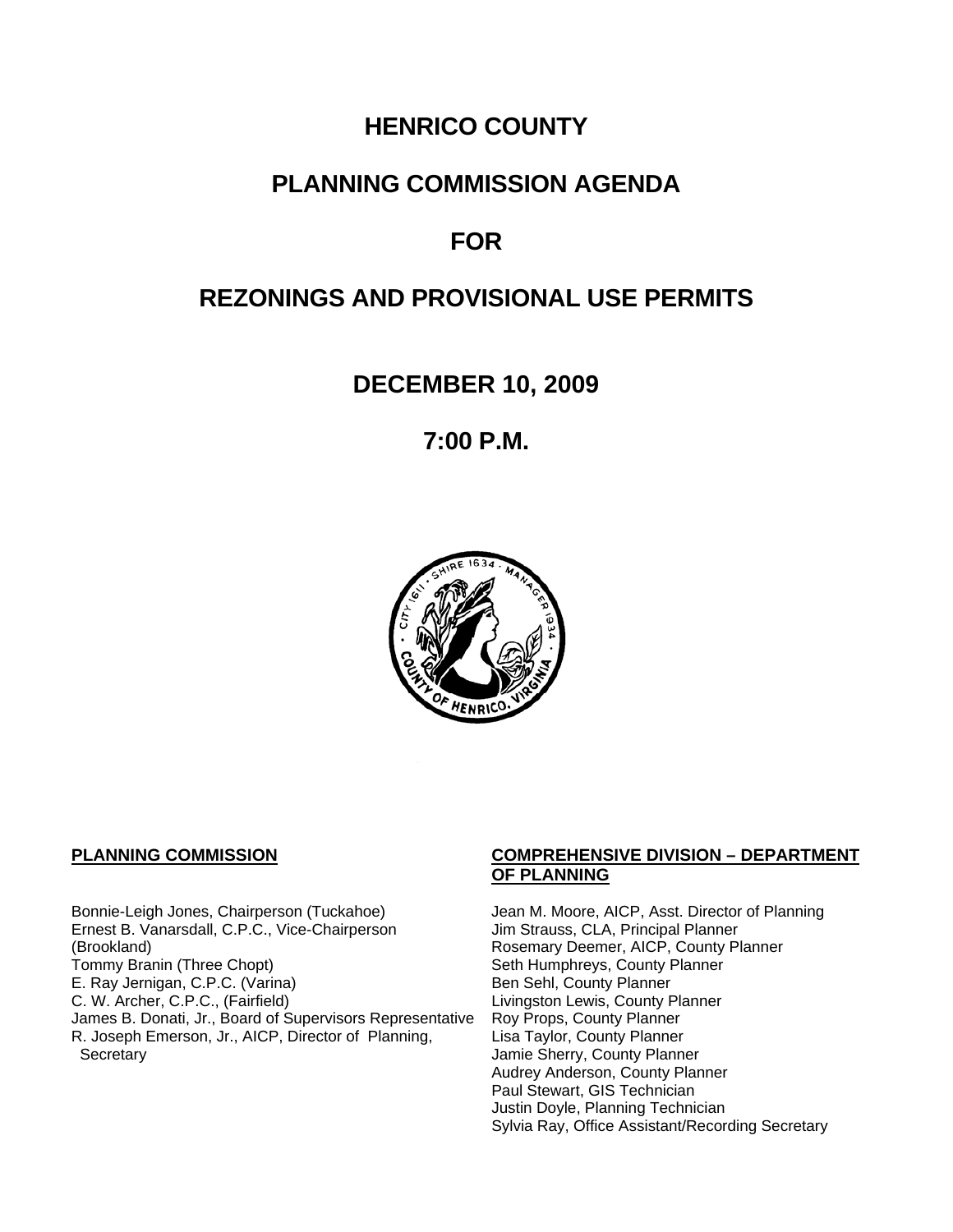### **PLANNING COMMISSION REZONING MEETING FINAL AGENDA DECEMBER 10, 2009**

**BEGINNING AT 7:00 P.M.** 

**CALL TO ORDER:** 

**REQUESTS FOR WITHDRAWALS AND DEFERRALS: (0); (2)** 

**REQUESTS FOR EXPEDITED ITEMS: (2)** 

**CASES TO BE HEARD: (0)** 

#### **VARINA:**

None.

#### **THREE CHOPT:**

**C-34-09 George M. Urban:** Request to rezone from B-2C Business District (Conditional) to A-1 Agricultural District, Parcel 746-770-9777, containing approximately 5.52 acres, located between the south line of Hickory Park Drive and the north line of New Wade Lane approximately 725 feet southwest of Nuckols Road. The A-1 District allows a minimum lot size of 43,560 square feet and a maximum gross density of 1.0 unit per acre. The use will be controlled by zoning ordinance regulations. The Land Use Plan recommends Office. **Staff – Rosemary Deemer (Expedited Agenda Requested) Recommended for Approval**

**C-35C-09 Webb L. Tyler for Oglethorpe Park LLC:** Request to conditionally rezone from R-3C One-Family Residence District (Conditional) to R-5AC General Residence District (Conditional), Parcels 745-764-6608, 745-764-7122, 745-764-7834, 745-764-1645, 745-764-2159 and 745-764-1031, containing 12.373 acres, located on the south line of Dublin Road between the east line of Belfast Road and the west line of Glasgow Road. The applicant proposes a zero lot line development with a density not to exceed 3.4 dwelling units per gross acre. The R-5A District allows a minimum lot size of 5,625 square feet and a maximum gross density of 6.0 units per acre. The use will be controlled by zoning ordinance regulations and proffered conditions. The Land Use Plan recommends Suburban Residential 2, density should not exceed 3.4 units per acre. **Staff – Lisa Taylor (Deferral requested to the January 14, 2010 Meeting) Deferred to the January 14, 2010 Meeting** 

**P-13-09 Denise Kranich for The Innsbrook Foundation:** Request for a Provisional Use Permit under Sections 24-62.2(f), 24-120 and 24-122.1 of Chapter 24 of the County Code in order to renew an existing provisional use permit to continue to